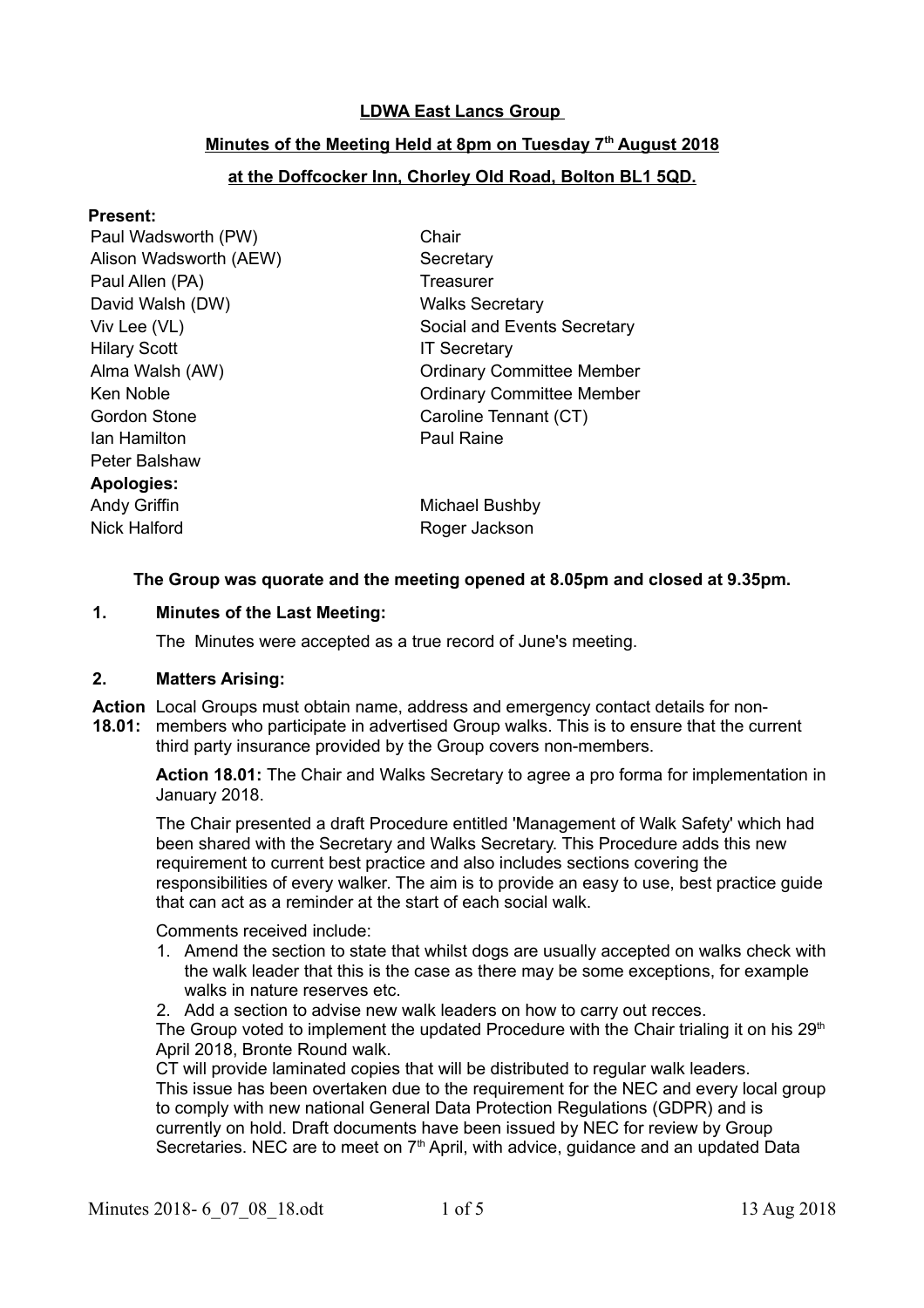Protection policy being issued to all group officers and all LDWA members in May.

GDPR has to be implemented by  $25<sup>th</sup>$  May 2018 and the NEC has sent out a global email to all members, who have opted to receive emails, regarding GDPR and its implications to the management of the Group. This needs to be reviewed carefully but one requirement is the introduction and completion of a walks register for each walk.

**August update:** The Chair has updated the draft Management of Walk Safety Procedure, discussed and agreed in principle at previous meetings, and this was tabled at the meeting. This Procedure builds on current best practice and also includes sections covering the responsibilities of every walker. Its aim is to provide an easy to use, best practice guide that can act as a reminder at the start of each social walk.

Local Groups must obtain the name, email address or mobile number and emergency contact details for non-members who participate in advertised Group walks. This is to ensure that the current third party insurance provided by the Group covers non-members. This information must be forwarded to the Secretary within seven days of the walk, who will then store the information in electronic format on the LDWA Server. This information must be kept for a minimum of three years.

It was noted that a Walks Register must be completed for all walks including those that take place on a Group holiday.

The Walk Register was trialled at the start of the walk on Sunday  $5<sup>th</sup>$  August 2018 without any problems being identified.

It was agreed at the meeting that non members who do not wish to provide their details will not be allowed on the walk.

A PDF of the Walks Register will be put on the web site so Walk Leaders can download as required. Alternatively a number of officers will carry spare copies of the Register. CT offered to laminate copies of the Management of Walk Safety Procedure which will be made available on walks.

If any member has any queries or issues please contact the Secretary at secretary.eastlancs@ldwa.org.uk

The Management of Walk Safety Procedure was formally adopted by the Group at August's meeting and will be sent out to all members separately.

## **Action: Closed**

**18.08** Mike Bushby has volunteered to produce a flyer to advertise membership of the Group. **August update:** A draft has been sent to the Secretary which was tabled at the meeting. It was felt that the flyer needed a photograph(s) to complement the text. The Secretary to contact Michael to discuss.

#### **Action: Ongoing**

**18.09** Caroline Tennant had discussed the Group's logo with her neighbour, a graphic designer. It was agreed that we needed to check that any symbols were Lancastrian in origin using the Lancashire red rose and Lonk breed of sheep.

The Secretary and Caroline to identify suitable images to update the Group's logo in discussion with the graphic designer.

**August update**: The Events Secretary and CT to try and find a suitable drawing of a Lonk sheep. It was noted that the design needed a full stop after the A in L.D.W.A. **Action:** Ongoing

**18.10** The Group agreed to book and pay for the Billiard Room in advance to ensure an appropriate meeting room for the AGM in November. **Action 18.10:** The Secretary to organise the room booking and order a hot pot supper with vegetarian option.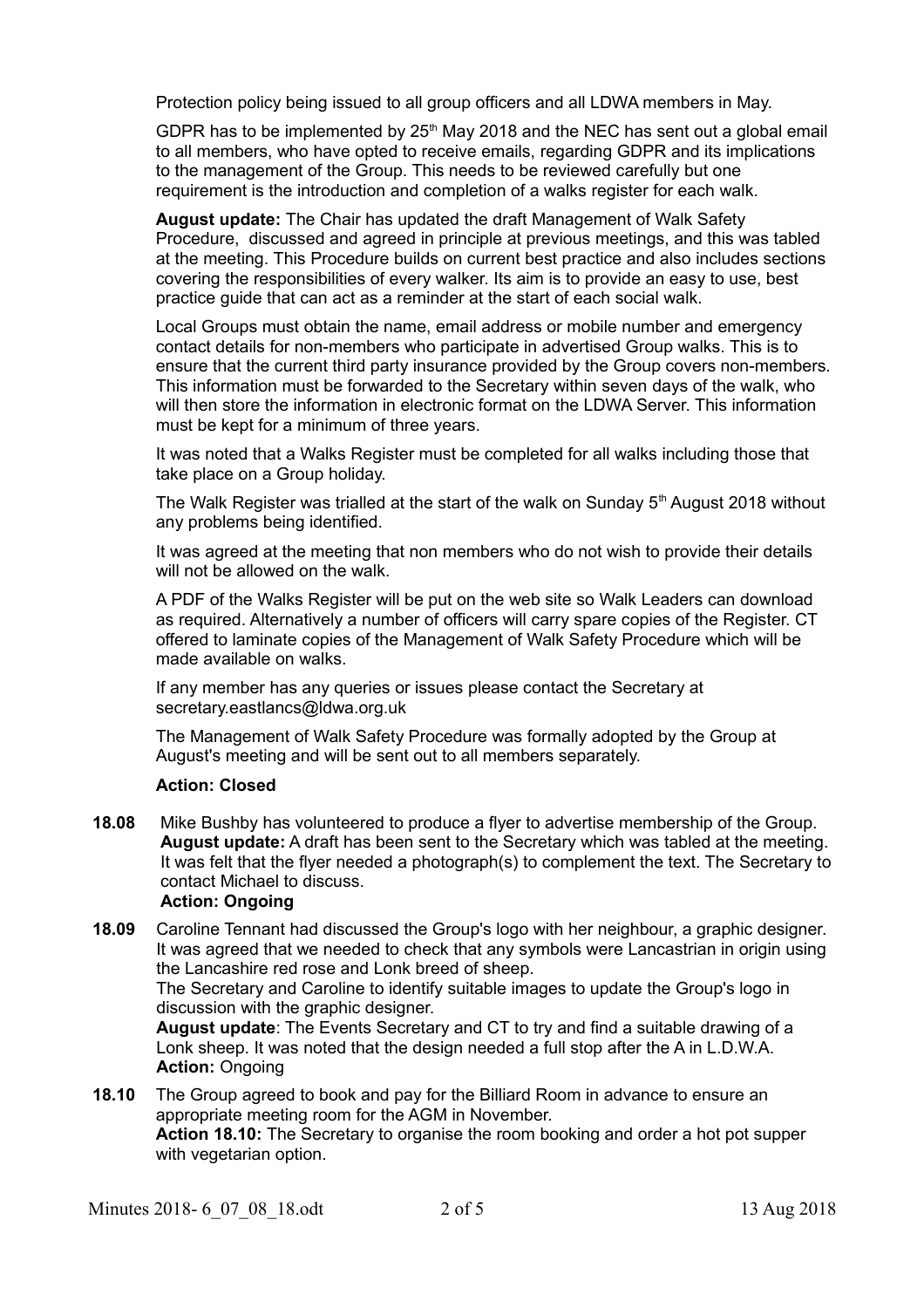August Update: The Billiards Room has been booked for 8pm Tuesday 6<sup>th</sup> November 2018 at a cost of £20, paid in advance. Catering to be booked once numbers are known. **Action: Closed**

#### **Agenda Items:**

### **3. Chair and Secretary's Update:**

3.1 The Chair apologised for the incorrect Agenda, the IT Secretary's presentation was made at the June 2018 meeting.

# 3.2 **GDPR and Walk Registers**

As discussed at previous meetings, under Action 18.01, the NEC has sent out a global email to all members, who have opted to receive emails, regarding GDPR and its implications to the management of the Group. This has been reviewed carefully. One clearly stated requirement is the introduction and completion of a walks register for each walk, discussed under Action 18.01.

The Chair has sent a list of queries to the NEC's Data Manager and is awaiting a response. If any member has any queries or issues please contact the Secretary at secretary.eastlancs@ldwa.org.uk

Each LDWA group must identify an officer of the Group to take the role of Data Manager. Alison Wadsworth, Group Secretary, will be responsible for ensuring this Group is complaint with GDPR. It was noted that a penalty can be imposed in the event of a data breach and all breaches must be investigated.

**Action 18.11:** All officers are advised to read the 3 recently published documents (Policy, User Guide and Briefing Notes) and must sign that they are compliant with their obligations as detailed in the documents.

#### **Action: Ongoing**

- 3.3 The Group Reps weekend will be held at Medway, Kent in November. The Group approved the accommodation costs of attending for the Chair and Secretary. Travel costs are met by the NEC.
- 3.4 The annual cost of storage at St. Margaret's Church is due on 15th August 2018. The Treasurer has issued a cheque for £150 which will be forwarded to the Church.
- 3.5 The Chair informed the meeting that the recent Iron Man Triathlon held in Bolton donated £7,667.20 to be divided equally between Bolton Mountain Rescue and the Rivington Gardens Trust.

#### **4. Treasurer's Update:**

- 4.1 The Treasurer gave a verbal update on the Group's financial position.
- 4.2 The Treasurer confirmed that a new savings account had been set up with the Yorkshire Bank. The Chair currently has no view only access on the new account and the Treasurer will contact the Bank to resolve this issue.
- 4.3 The Treasurer to forward the Group's new bank account details to CT for receipt of SI monies.

#### **5. Event Secretary's Update:**

#### 5.1 **Red Rose 50**

• The Red Rose 50 Committee had met before the Group meeting and plans are well advanced.

Minutes 2018- 6 07 08 18.odt 3 of 5 13 Aug 2018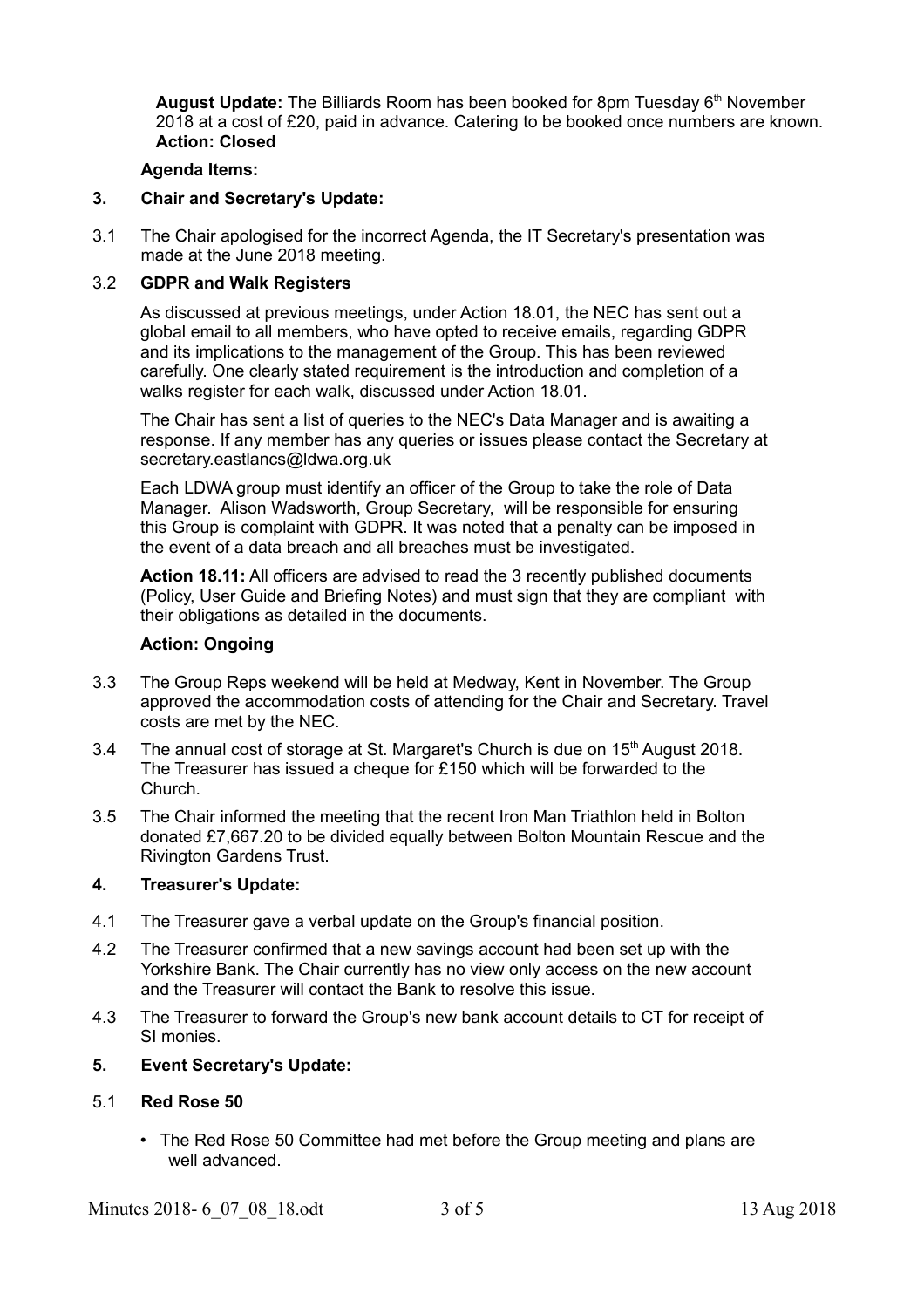- VL reported that 113 entries have been received to date.
- Footpaths are still closed around Winter Hill, although it is hoped these will be opened before the RR50. An alternative route has already been identified.
- Members are asked to continue to promote the RR50 and remind anyone thinking of entering that the event is still taking place despite the recent fires.

# 5.2 **Two Crosses**

The Two Crosses Event is live on SI, 3 entries received to date.

### **6 Walks Secretary's Update:**

- 6.1 The Walks Secretary thanked all walk leaders for filling the January to March 2019 Walks Programme so quickly.
- 6.2 Mike Bushby had volunteered to hold a navigation course in early Spring. This was brought forward and was held on Tuesday 31<sup>st</sup> July 2018. All who attended, enjoyed the course and found it worthwhile. Michael is holding further courses, with an evening 8-mile walk planned for Tuesday 14<sup>th</sup> August 2018 starting at the Nick of Pendle. The second part of the Map and Compass Training will take place on Friday  $7<sup>th</sup>$ September 2018. All welcome, further details have been emailed to all members.

## **7. Social Secretary's Update:**

7.1 Full details of all social events can be found on the website, which includes:

#### **2018**

November – Real Ale Ramble December – Ghyll Head (1 bed in a female shared room available) New Year – Neuadd Arms, Llanwrytd Wells **2019** January – Ambleside February – Keswick April – South West Coast Path May – Hadrian 100 (24 people now booked in three cottages) **2020**

May – The Welsh 100 For further details or to book a place please contact the Social Secretary, Viv.

### **8. IT Secretary's Update:**

8.1 The IT Secretary's had reported that the website was up to date.

## **9. Any Other Business**

## **9.1 Member's Open Forum:**

- 9.2 Hilary Scott would like to put on a linear walk which would require a coach. HS agreed to bring costings to the September meeting for discussions and approval.
- 9.3 It was noted that the East Lancs Group was formed on 21<sup>st</sup> January 1983, with its first walk being held in February 1983.

**............................................................................**

Minutes 2018- 6 07 08 18.odt 4 of 5 13 Aug 2018